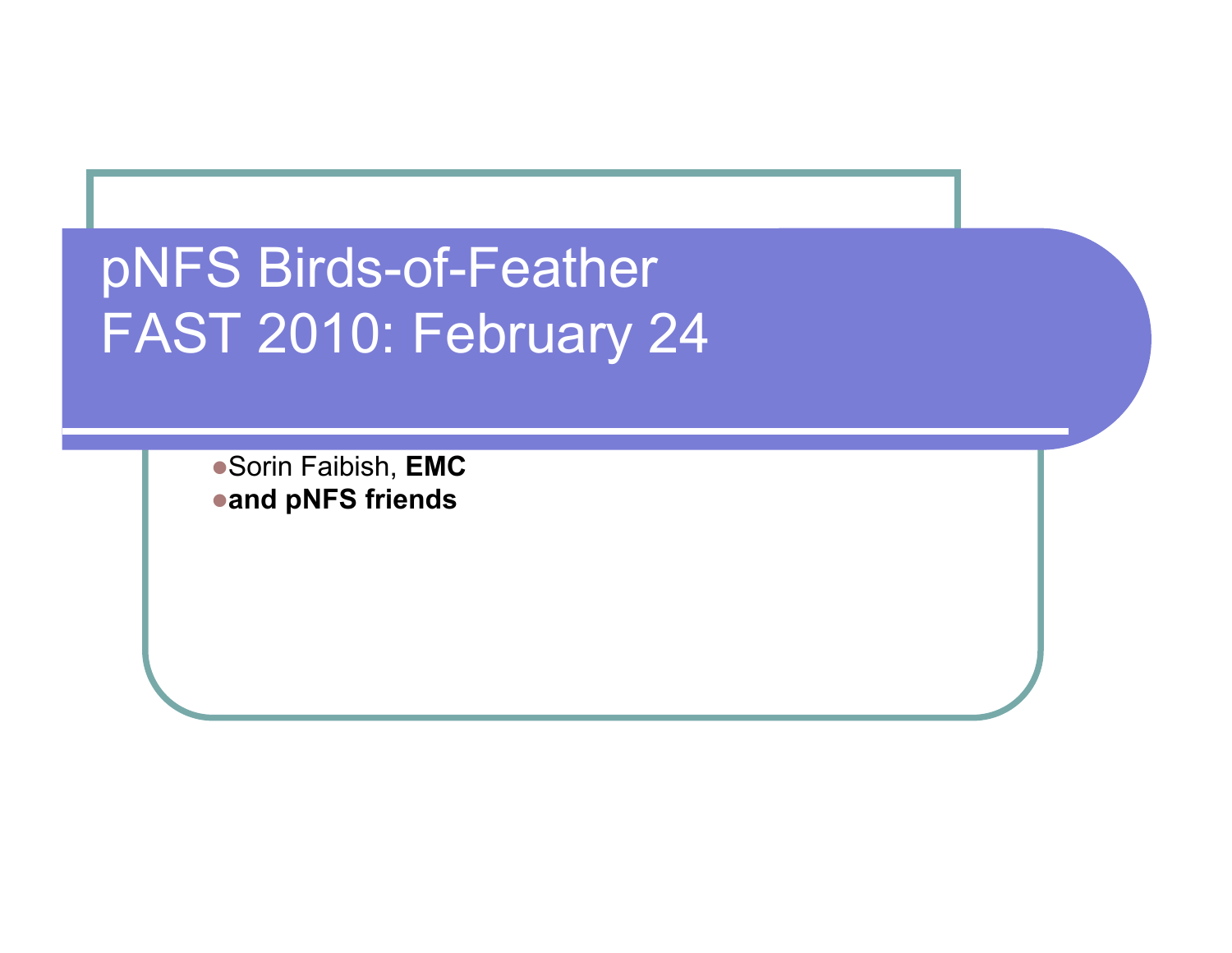# **Outline**

- What is pNFS?
- pNFS Timeline
- Standards Status
- **Industry Support**
- Q&A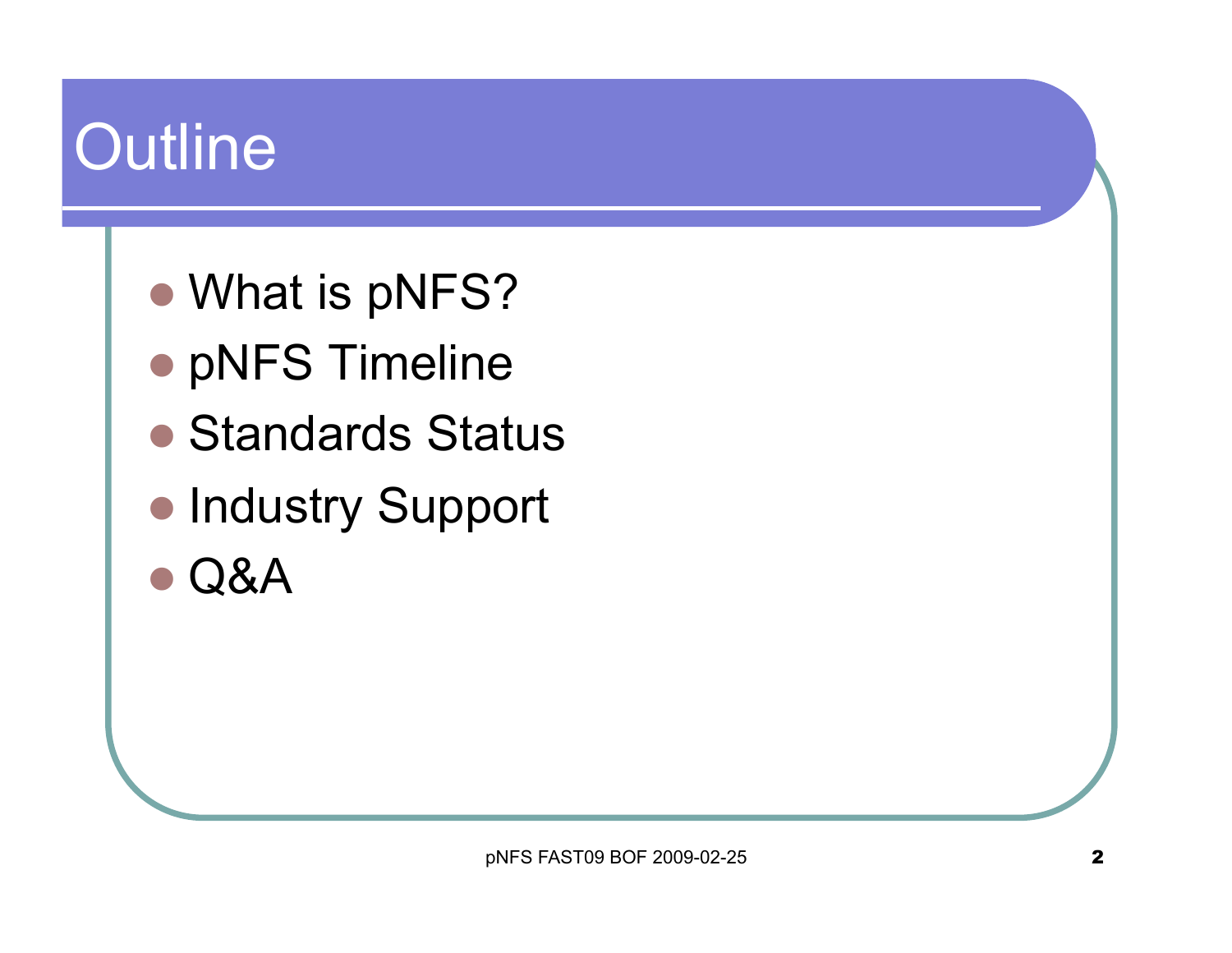## What is pNFS?

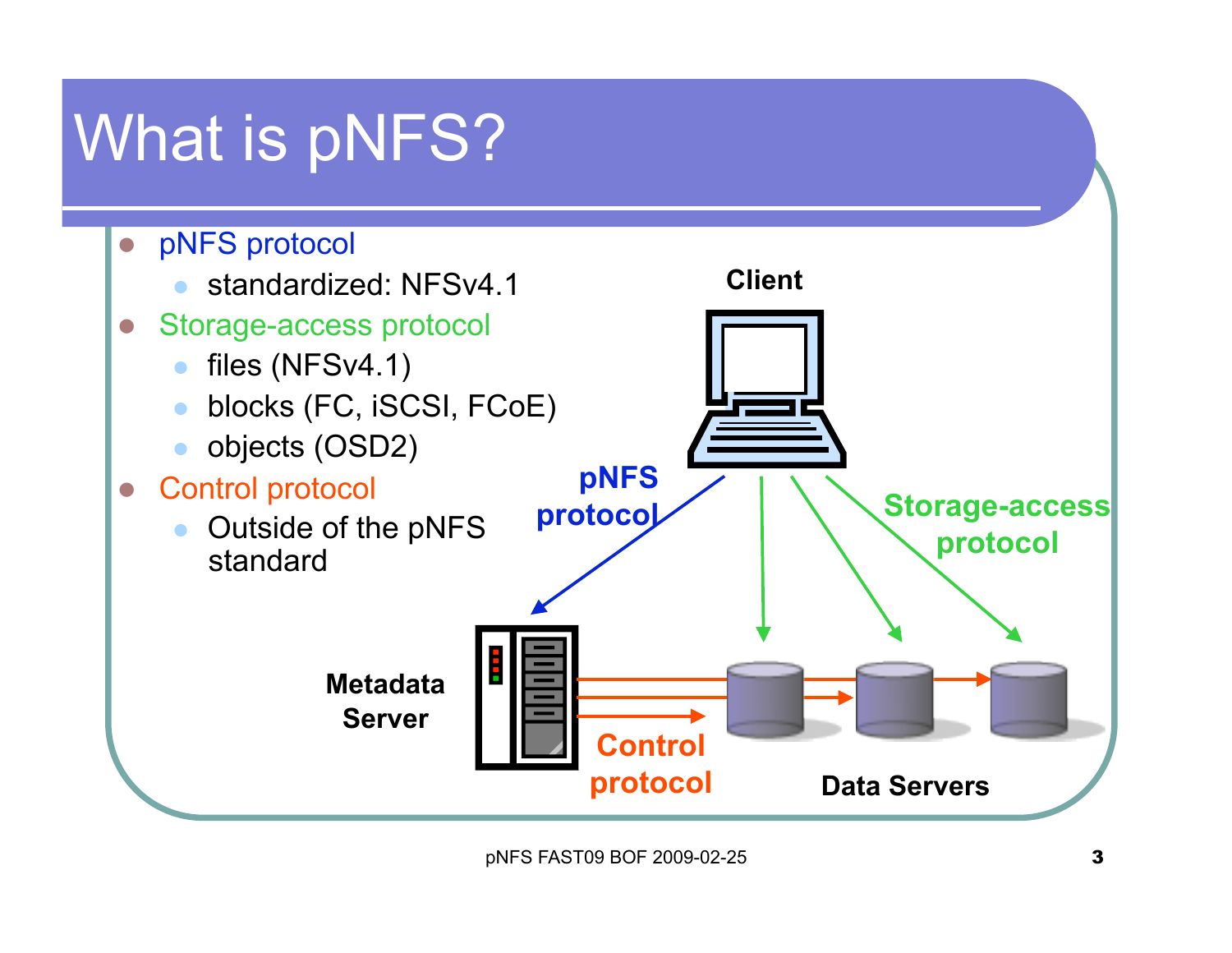## pNFS Value Proposition

- Distributes data across storage cluster
- Eliminates or reduces load and capacity balancing
- And yes: can accelerate I/O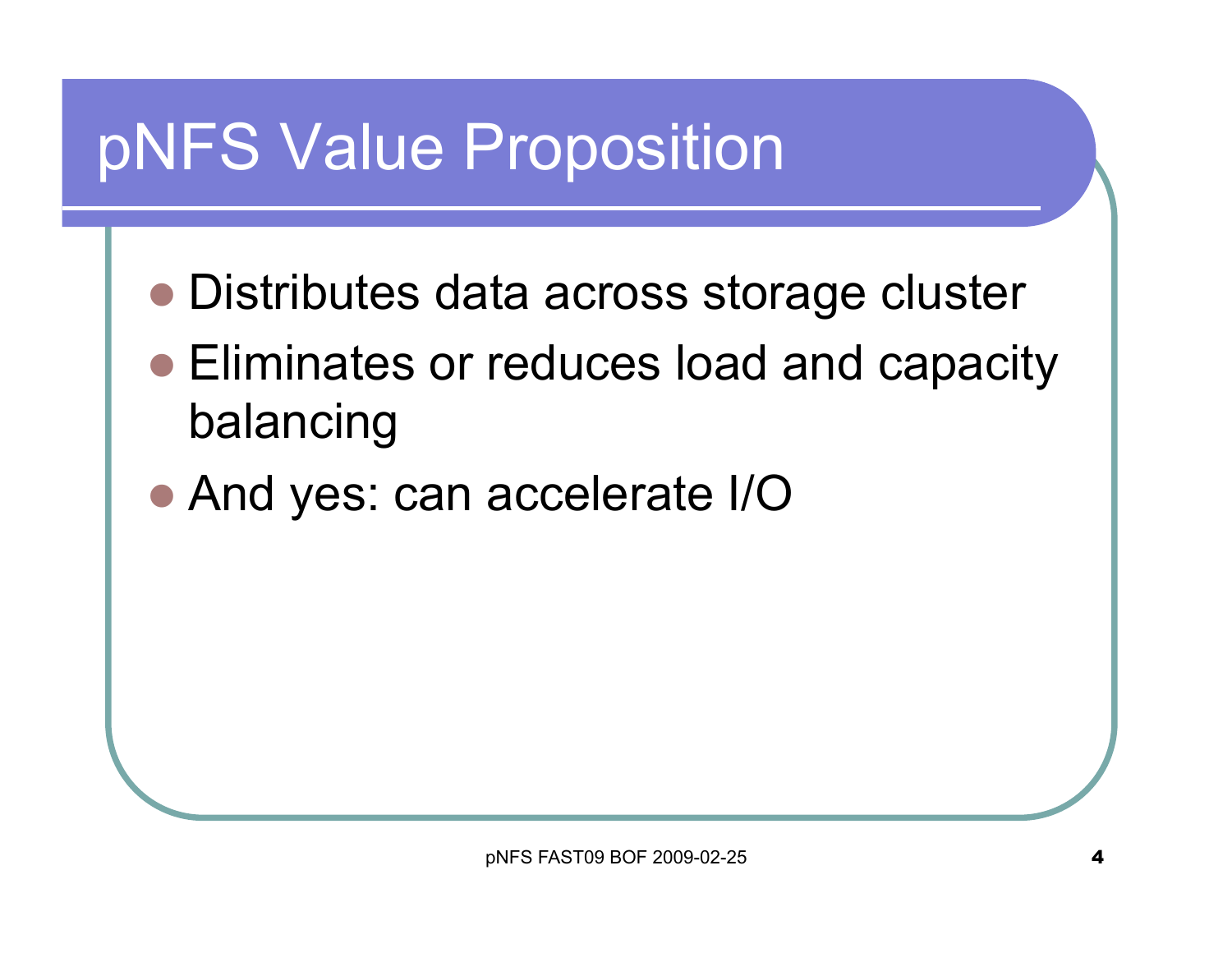## pNFS Layouts

- Client gets a *layout* from the NFSv4.1 server
- The layout maps the file onto storage devices and addresses
- The client uses the layout to perform direct I/O to storage
- At any time the server can recall the layout
- Client commits changes and returns the layout when it's done
- pNFS is optional, the client can always use regular NFSv4.1 I/O

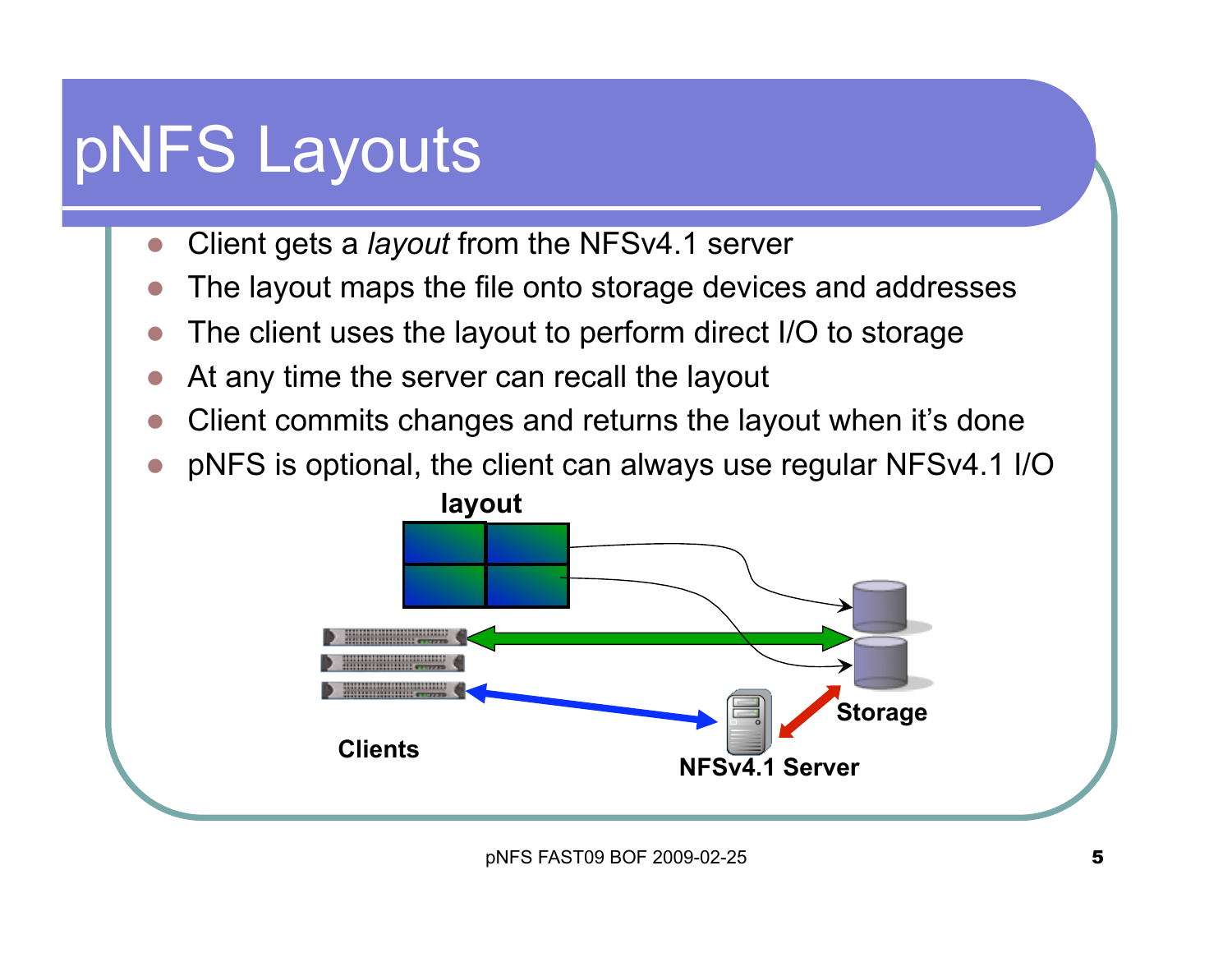## Linux pNFS Client

- Transparent to applications
- Common client for different storage back ends
- Fewer support issues for storage vendors
- Normalizes access to clustered file systems

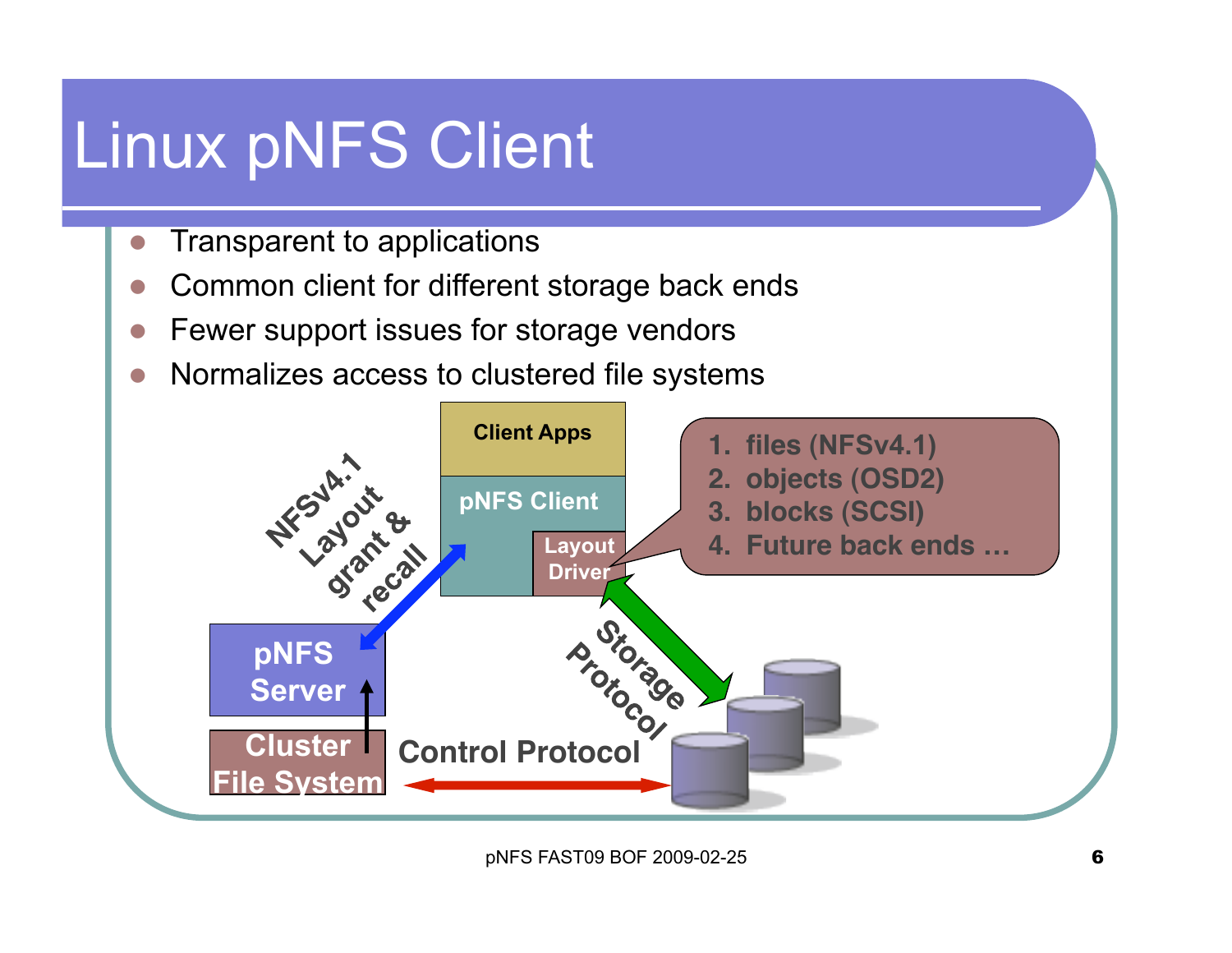## NFSv4.1 – OpenSource Status

- Two OpenSource Implementations
	- OpenSolaris and Linux (file, osd and block)
- OpenSolaris Client and Server
	- Support only file-based layout

```
S
```
 $\bullet$ 

upport for multi-device striping already present (NFSv4.1 + pNFS)

- "Simple Policy Engine" for policy-driven layouts also in the gate
- Linux Client and Server
	- Support files (NFSv4.1)
	- Support in progress blocks (SCSI), objects (OSD T10)

```
Cli
```
 $\bullet$ 

e

nt consists of generic pNFS client and "plug ins" for "layout drivers

Windows NFSv4.1 Client from CITI - NEW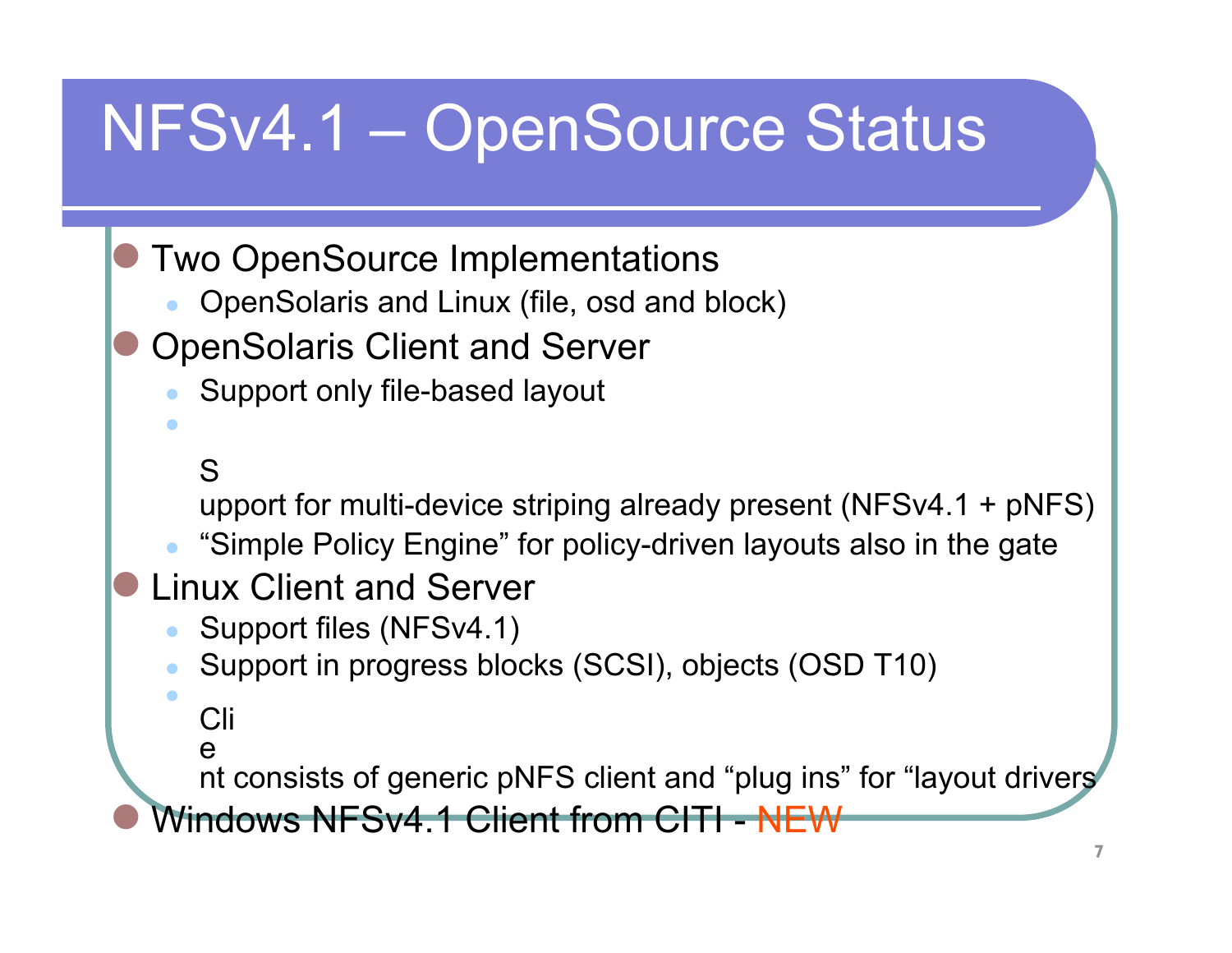## **Timeline**

- 2004 CMU, NetApp and Panasas draft pNFS problem and requirement statements
- 2005 CITI, EMC, NetApp and Panasas draft pNFS extensions to NFS
- $2005 -$ NetApp and Sun demonstrate pNFS at Connectathon
- 2005 pNFS added to NFSv4.1 draft
- 2006 2008 specification baked
	- Bake-a-thons, Connectathons
	- 26 iterations of NFSv4.1/pNFS spec
- 2009 RFC submitted (680 pages)
- 2010 RFC published
	- 2010 Fedora 10 includes pNFS server/client gits and rpms (did you triy it yet?)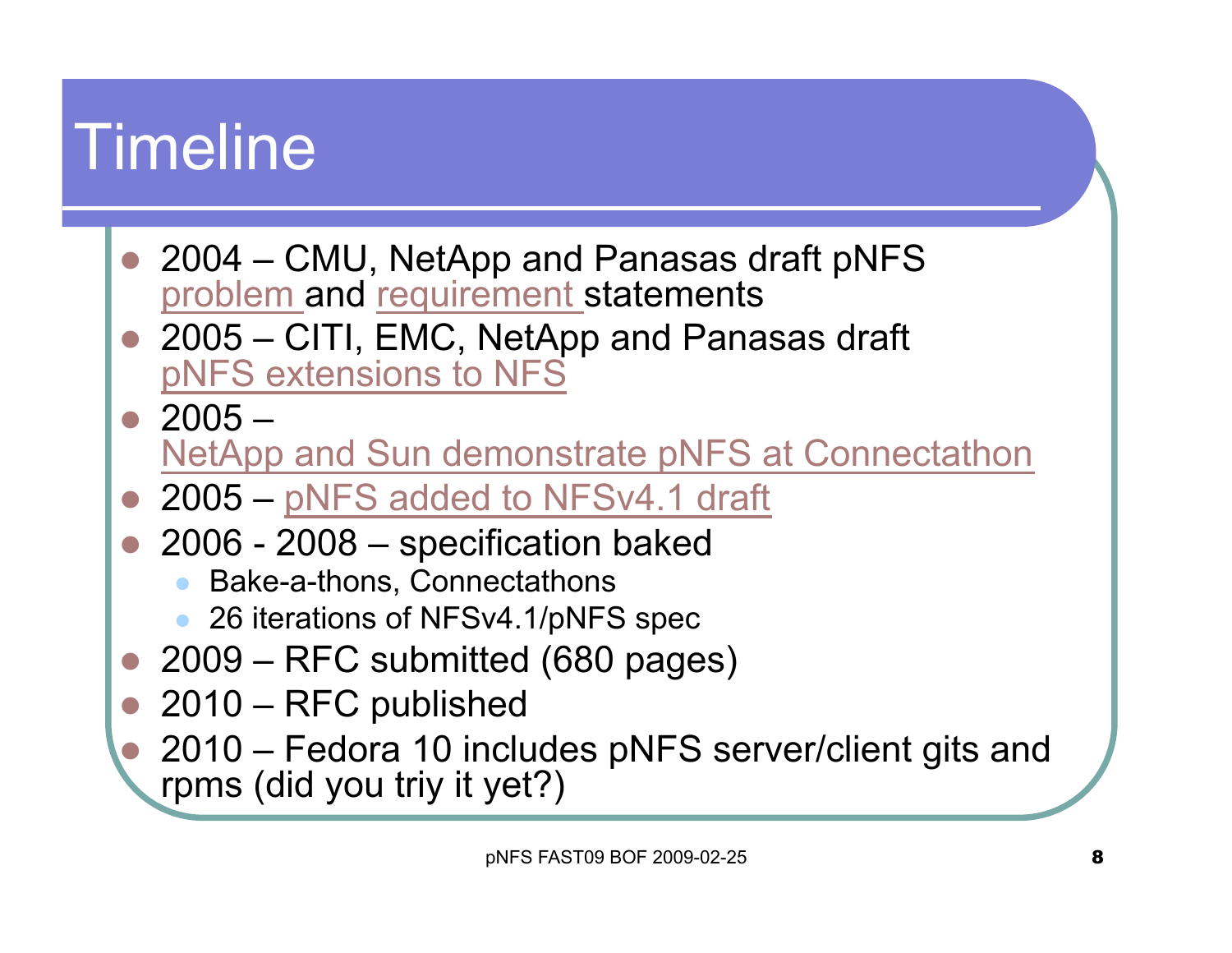## pNFS Standards Status

### ● NFSv4.1/pNFS were standardized at IETF

NFSv4 working group (WG)

#### • All done including RFC 5661,3,4:

- WG last call (DONE)
- Area Director review (DONE)
- **IETF last call (DONE)**
- IESG approval for publication (DONE)
- IANA review (DONE)
- RFC publication (2010)

#### Consists of several documents:

- RFC 5661 NFSv4.1/pNFS/file layout
- RFC 5662 NFSv4.1 protocol description for IDL (rpcgen) compiler
- RFC 5663 blocks layout
- RFC 5664 objects layout
- RFC 5665 netid specification for transport protocol independence (IPv4, IPv6, RDMA)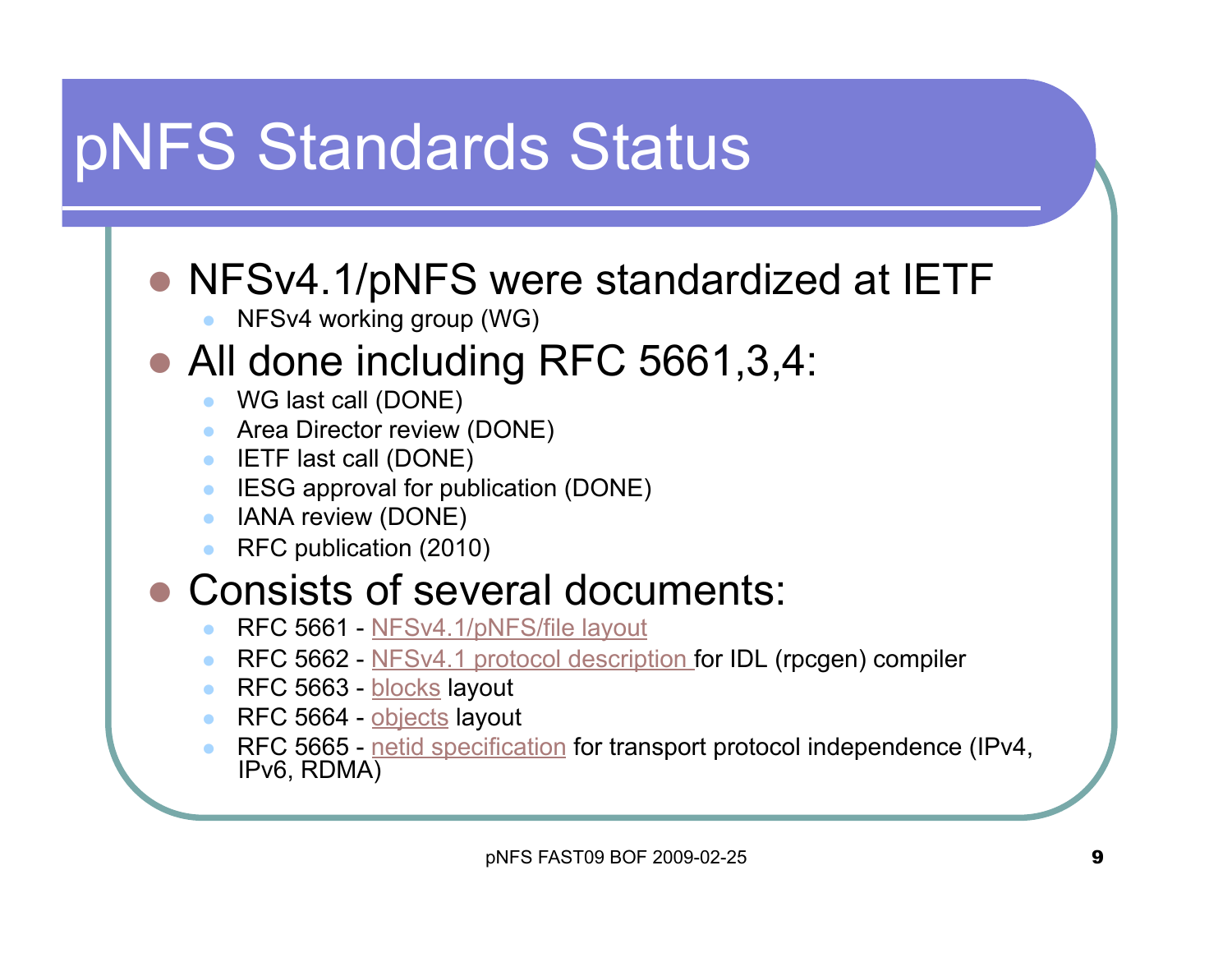### Industry Contributors to pNFS Standard

- 
- ●BlueArc ●NetApp
- CITI Ohio SuperComputer Center
- CMU Panasas
- 
- 

- ●EMC Seagate
- ■IBM StorSpeed
- •LSI •Sun Microsystems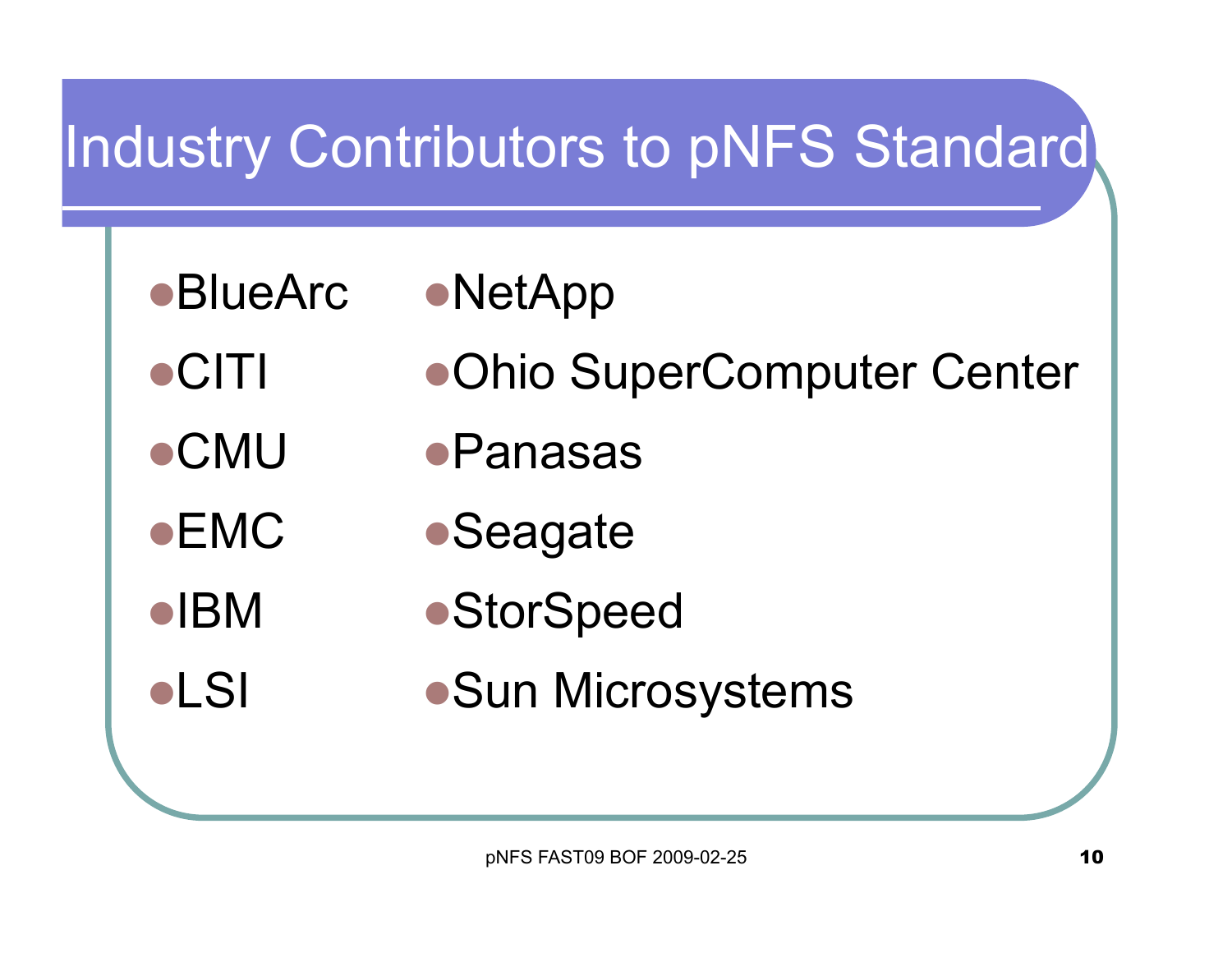## Traditional HPC Use Cases

- Seismic Data Processing / Geosciences' Applications
- Broadcast & Video Production
- High Performance Streaming Video
- Finite Element Analysis for Modeling & Simulation
- HPC for Simulation & Modeling
- Data Intensive Searching for Computational **Infrastructures**

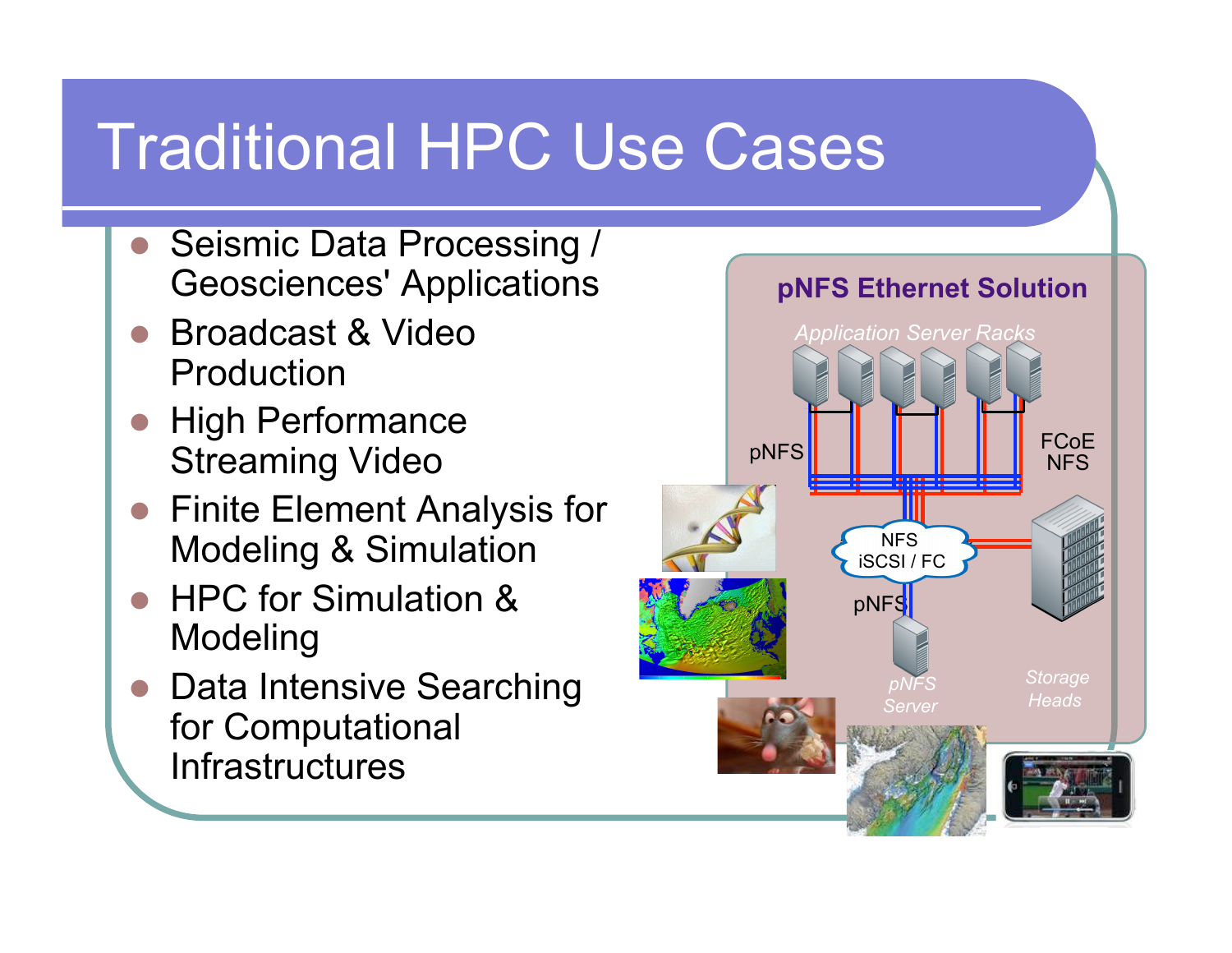### Questions – Client Technology

- When will a valid pNFS client be available?
- How does the parallel NFS block layout work?
- What's an object layout, how do objects compare to blocks/files?
- How do current cluster file systems work with pNFS client and server?
- How is client access to data servers coordinated and controlled?
- Attendee Questions Encouraged...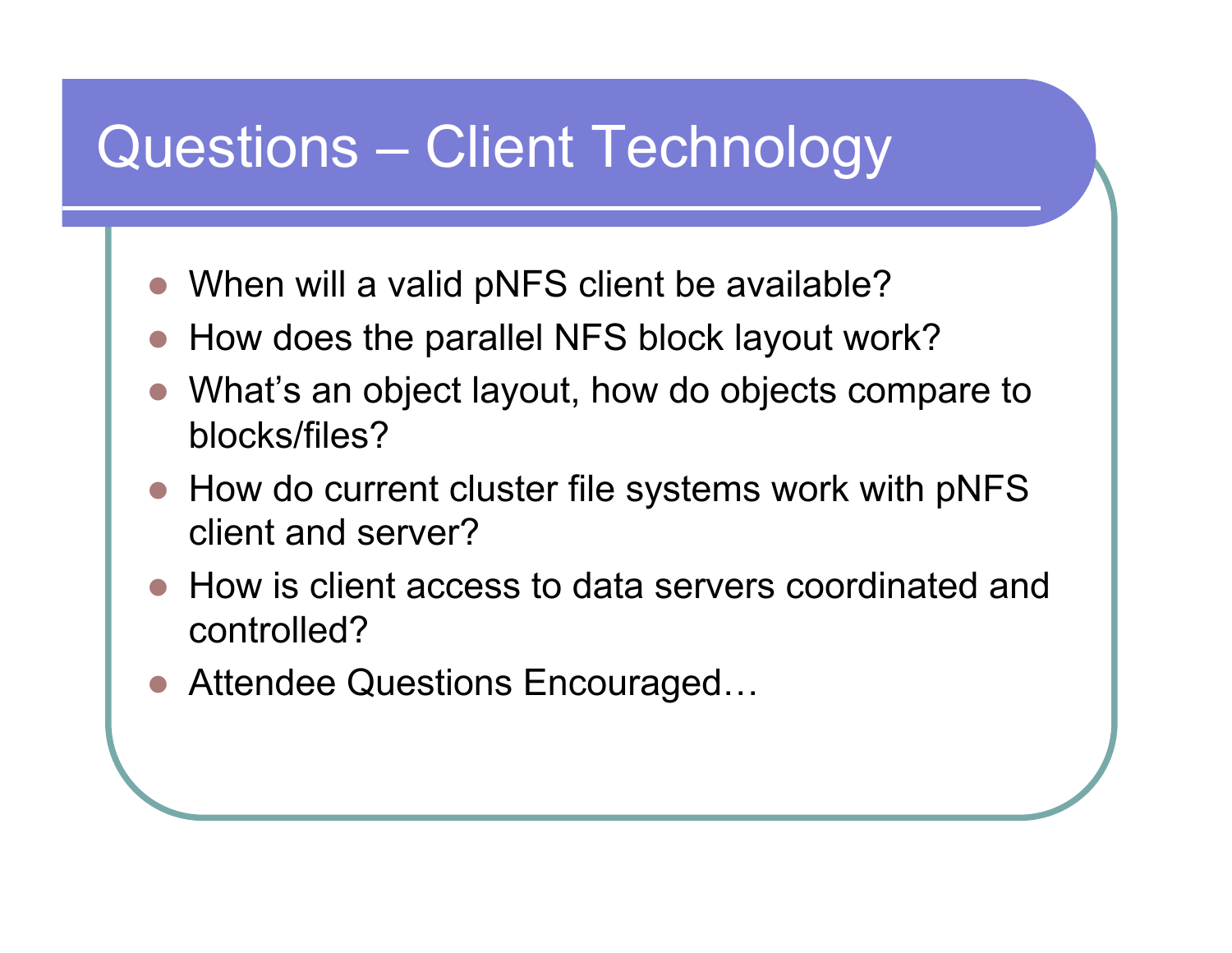### Questions – Files, Blocks and Objects

- How many layout types can there be?
- How does pNFS make managing a lot of systems easier?
- Can my application control how its data is striped?
- When can we expect to see real pNFS performance, not vendor claims based on older technology?
- How can I use pNFS in an enterprise environment; would it support non-disruptive (NDU) upgrades?
- Attendee Questions Encouraged…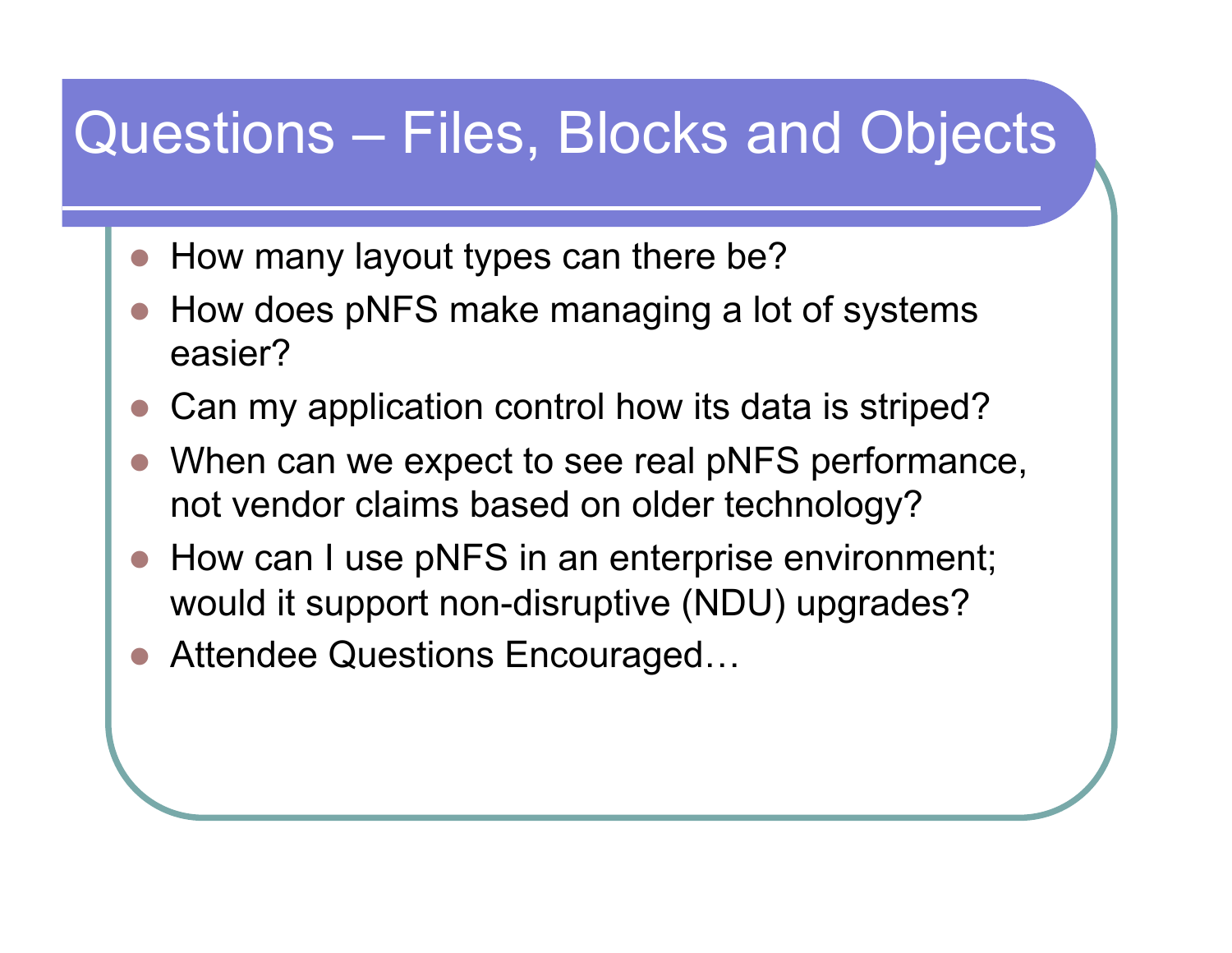### Questions – Data Management

- Can I retain data management practices I use today based on Snapshots and Volume replication?
- Can File, Object and Block layouts co-exist in the same storage network?
- Can a client use volumes accessed via each layout concurrently?
- I'm deploying a Unified Ethernet Fabric; how do I secure data access – files, blocks & objects?
- Attendee questions encouraged...